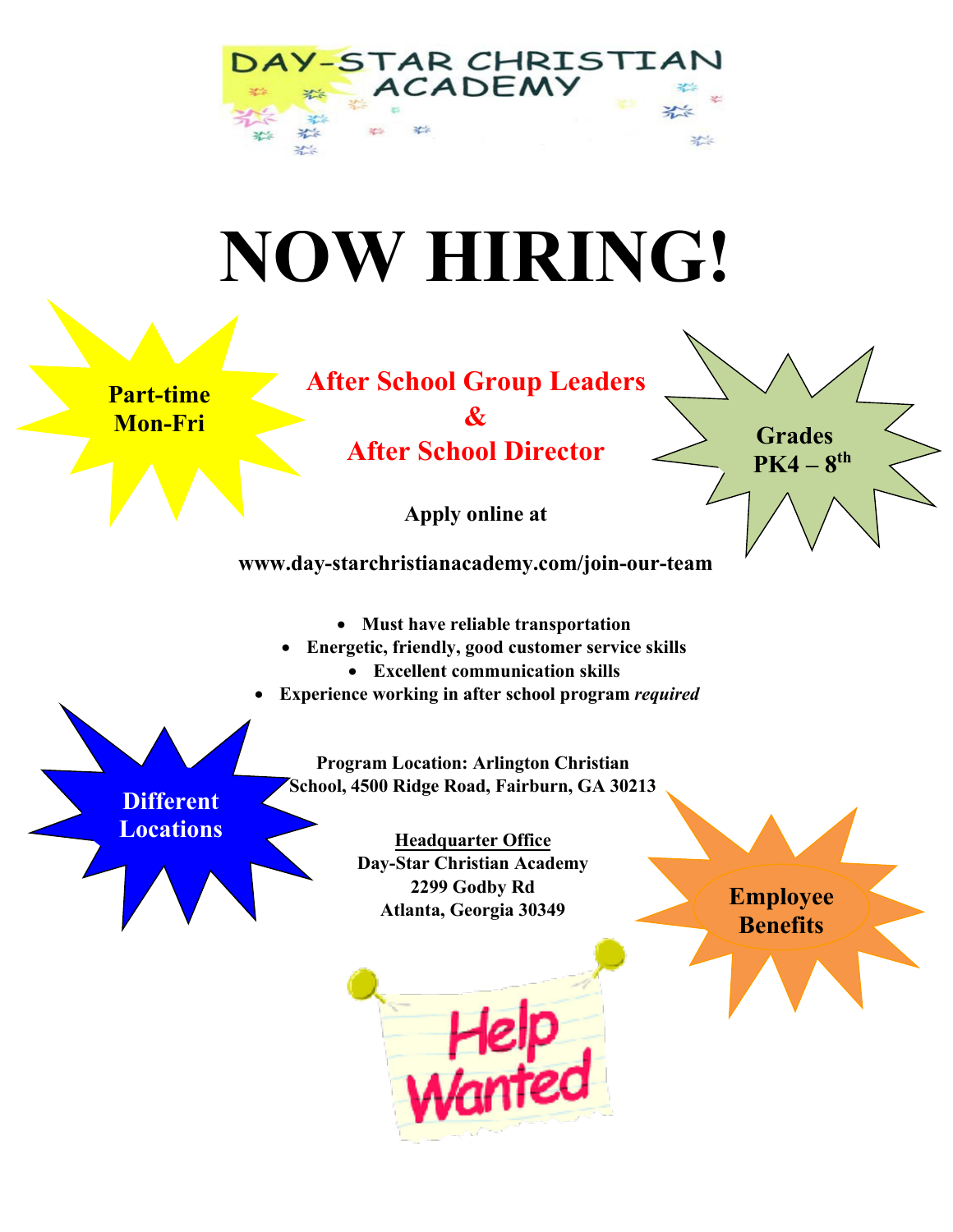

**After School Program Director – Day-Star Christian Academy (College Park, GA)**

## **Starting Salary:** Commiserate to education/experience

**Closing Date:** Open Until Filled

The After School Program Director must meet **all** licensing qualifications for the state of Georgia. He or she reports to the Site and Project Director(s) of Day-Star Christian Academy. He or she must undergo annual performance evaluations and complete state-mandated professional development/trainings. He or she is responsible for supervising the on-site after school program along with its participants and activities with the expressed duties and responsibilities below and other duties as assigned.

### **Duties and Responsibilities:**

The After School Program Director is responsible for ensuring the health, safety, and quality of education, for all children within the program's care. The After School Program Director is directly accountable for overall operational management in accordance with well-established guidelines, including curriculum development, staff and facilities management, legal and budgetary considerations, and long range planning. The After School Program Director ensures that the needs of the students and the goals of the program are met appropriately.

- Establish a vision for quality programming for the after school program. Manage adherence to quality standards in accordance with Day-Star's vision and mission and with state and schoollevel requirements.
- Maintain ongoing quality effectiveness metrics, i.e. parent feedback, surveys, etc.
- Hire and/or supervise and/or evaluate program staff.
- Develop general educational curricula; collaborate with staff to develop positive learning activities.
- Manage compliance with state and other regulatory entities.
- Meet weekly with their Supervisor(s) and work closely with other program staff.
- Meet regularly with on-site after school staff and occasionally with offsite staff and directors.
- Maintain student records in accordance with established enrollment procedures and guidelines.
- Maintain communications with parents of current and prospective students through direct conversation, newsletters and parent handbook; implement community outreach activities to maintain and promote positive community relationships.
- Post all necessary documents/paperwork on parent board, i.e. license, menu, etc.
- Maintain positive relationships with regulatory agencies; ensure legal and financial compliance.
- Oversee the following office functions program marketing and enrollment, tuition billing and payment, human resources, staff supervision, and purchasing.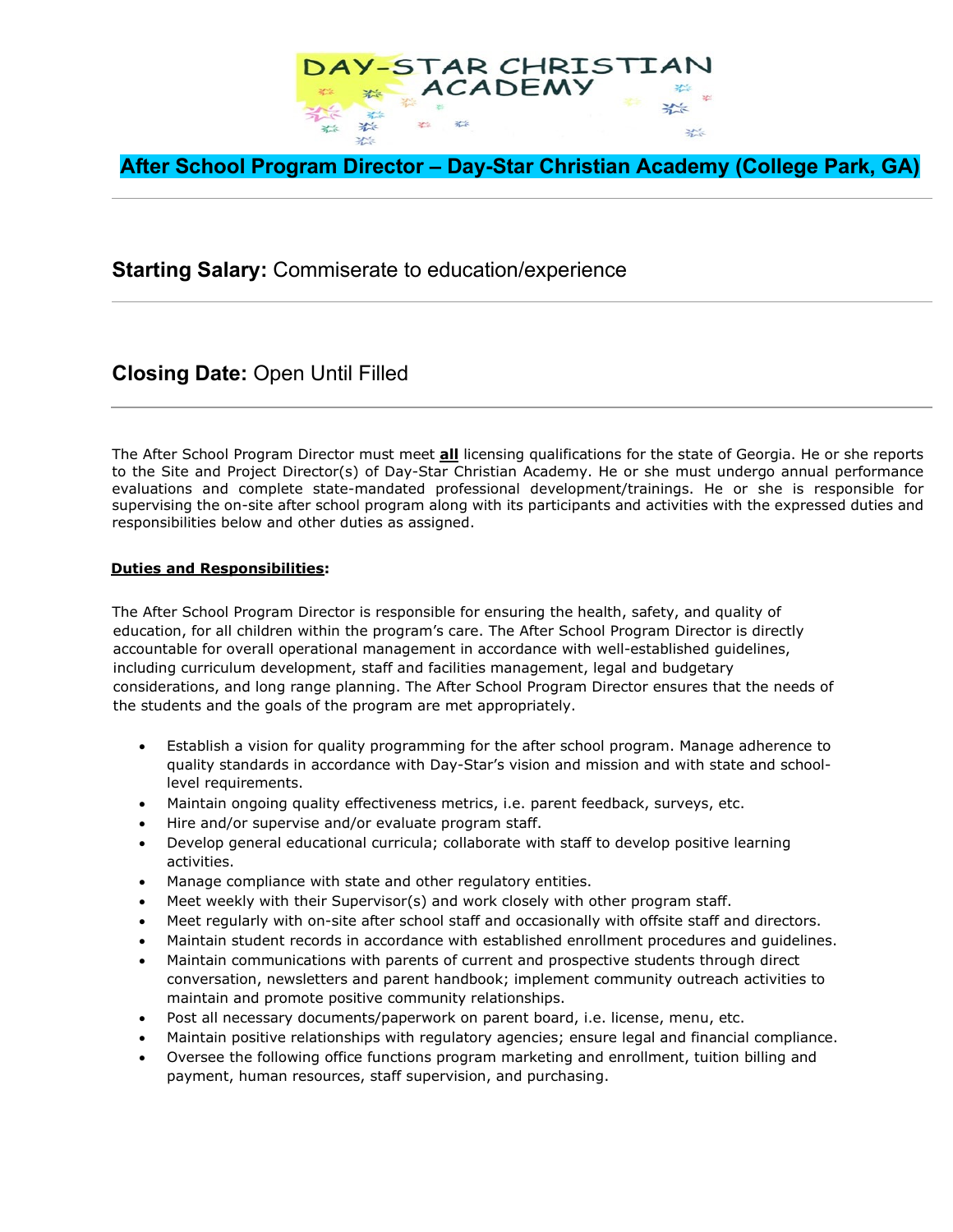- Resolve conflicts including corrective action when necessary to ensure a positive experience for everyone.
- Manage budget planning and review.
- Establish illness and emergency procedures; ensure staff is trained appropriately and provide professional development opportunities, coaching/administrative support, and accountability where proper training is lacking.
- Implement a strategic plan and goals in keeping with the program's mission.
- Maintain a personal professional development plan to ensure continuous quality improvement.
- Write and secure grants, donations and sustainable funding for the program.
- Be able to step in and supervise children of various school ages ranging from four to 14 years old if a staff member is out.
- Have a strong ability to manage a classroom and deescalate conflicts when they arise.
- Have the ability to maintain a clean, safe, structured, and healthy environment.
- Be aware of child abuse, neglect, and licensing regulations and immediately report any signs of abuse or neglect to the appropriate state office.
- Immediately document and report any incidents or accidents to the Day-Star Site Director.
- Be able to administer first aid, CPR, or promptly respond to an emergency involving a child at any given moment.
- Help children develop healthy habits of personal hygiene and effective communication, interpersonal, and decision-making skills.
- Complete all required training.
- Display a positive and professional attitude and behavior at all times.
- Maintain prompt hours/schedule and notify the Site Director in the event of tardiness or illness.
- Maintain a neat and well-groomed appearance according to personnel policies.
- Schedule and attend all scheduled staff meetings.
- Follow all personnel policies and procedures outlined in the Day-Star Christian Academy staff handbook.

#### **Physical Requirements:**

- Able to take frequent walks, use hands and fingers, handle objects, tools or controls, talk to and hear voices at many levels. May also be required to kneel, bend, squat or crawl.
- A specific vision ability will be required including the ability to see close and distant, to see colors, have peripheral vision and depth perception.
- Can lift at least 35 lbs.

#### **Qualifications:**

Must be 21 years or older, have a high school diploma or equivalent, and have worked with school-age children in an after school program setting for at least six months. Must have a valid driver's license and reliable transportation. Must have an exceptionally warm, friendly personality and exceptional customer service skills that include tact, patience, empathy, honesty, and kindness. Enjoy interacting with children and their families. Excellent leadership, organizational, classroom management, and time management skills. Have the ability to multitask and juggle multiple roles, jobs, tasks at one time. Have the ability to work well with others (staff, children, and parents) and to foster a team environment. Have a strong understanding of child development and a basic knowledge of finance and budgeting. Have the ability to handle confidential information, listen attentively, be mentally and